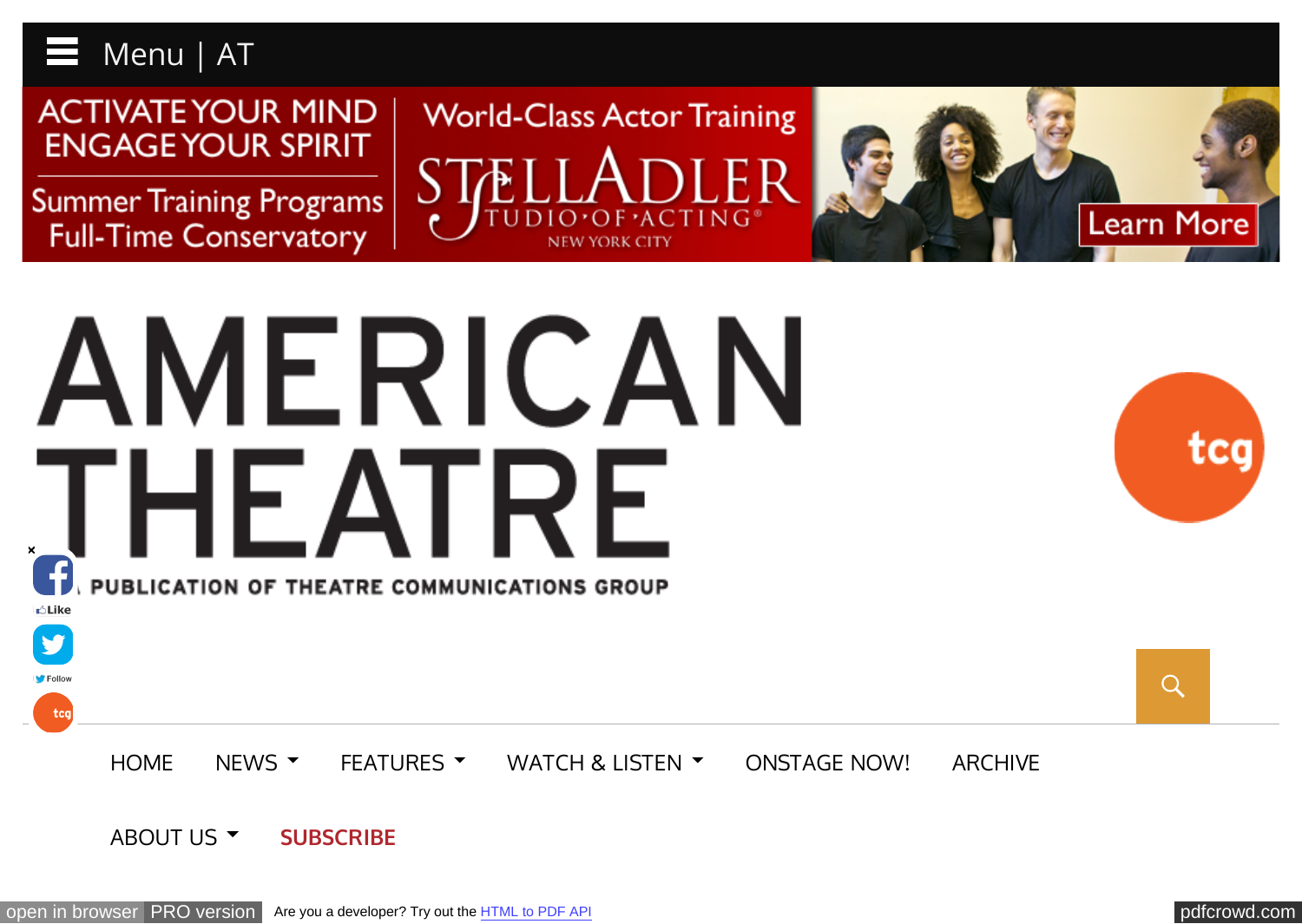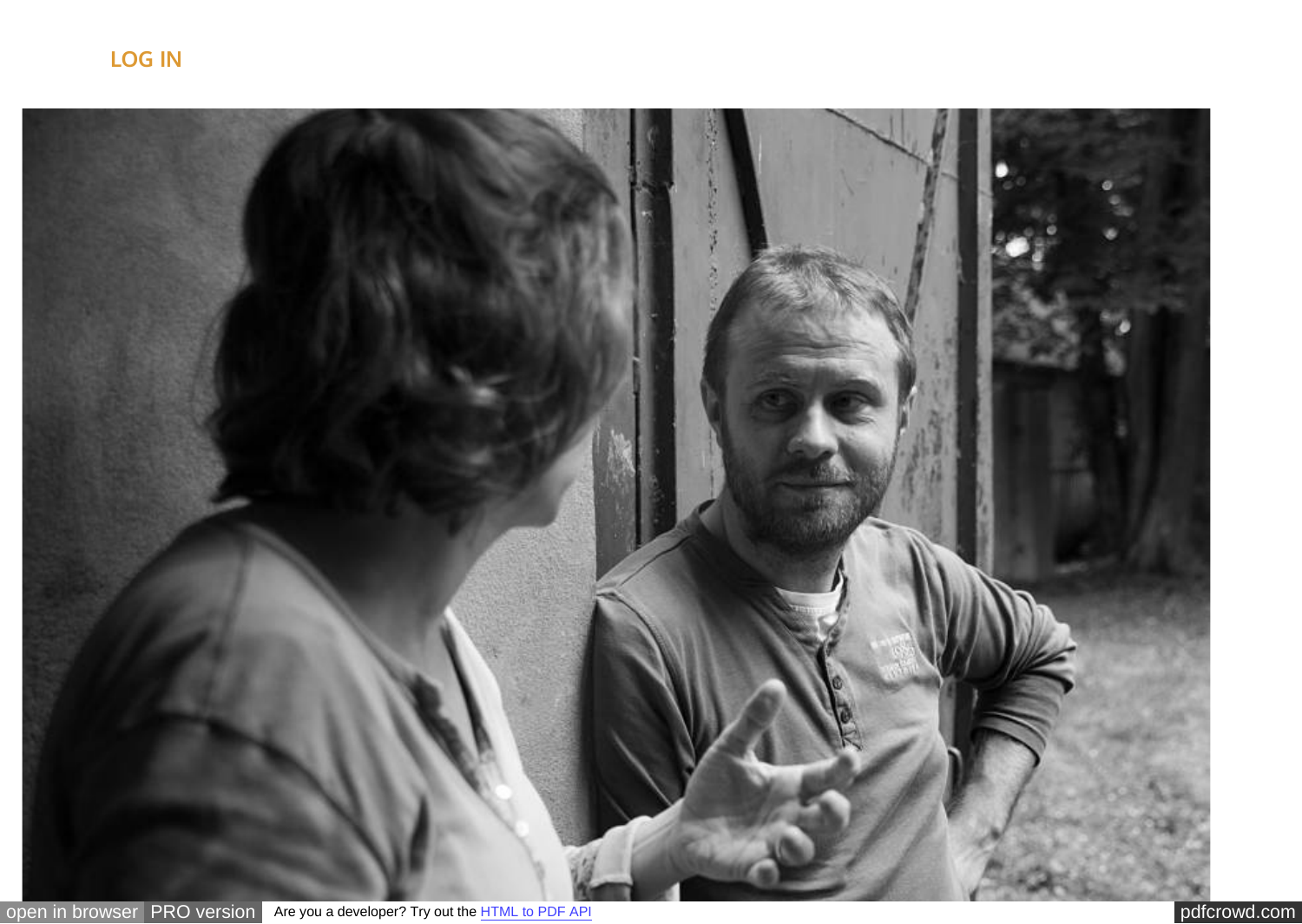

*Jarosław Fret, right, with Cutting Ball's Paige Rogers. (Photo by Magdalena Madra)*

## [FEATURE](http://www.americantheatre.org/category/feature/) | [FEBRUARY 2015](http://www.americantheatre.org/category/issue/february-2015/) | [GLOBAL](http://www.americantheatre.org/category/global/) | [THE GROTOWSKI CONNECTION](http://www.americantheatre.org/category/special-section/the-grotowski-connection/) **QUANUARY 16, 2015** • [0 COMMENTS](#page--1-0) Teatr ZAR's Jaroslaw Fret, Feeling the Heat but Not Fretting

*Mounting and touring an acclaimed new work about the Armenian genocide, 'Armine, Sister,' isn't even the biggest controversy swirling around the Polish director.*

### **BY [JIM O'QUINN](http://www.americantheatre.org/byline/jim-oquinn/)**

**The pressure is on Jarosław Fret, and he knows it.** If the 43-year-old artistic director of Poland's [Teatr ZAR](http://www.teatrzar.art.pl/en) were a juggler, these are some of the balls he'd be hustling to keep in the air:

The unprecedented success of his groundbreaking new work, *Armine, Sister*. The production, debuted last year by the Grotowski-inspired ensemble Fret founded 12 years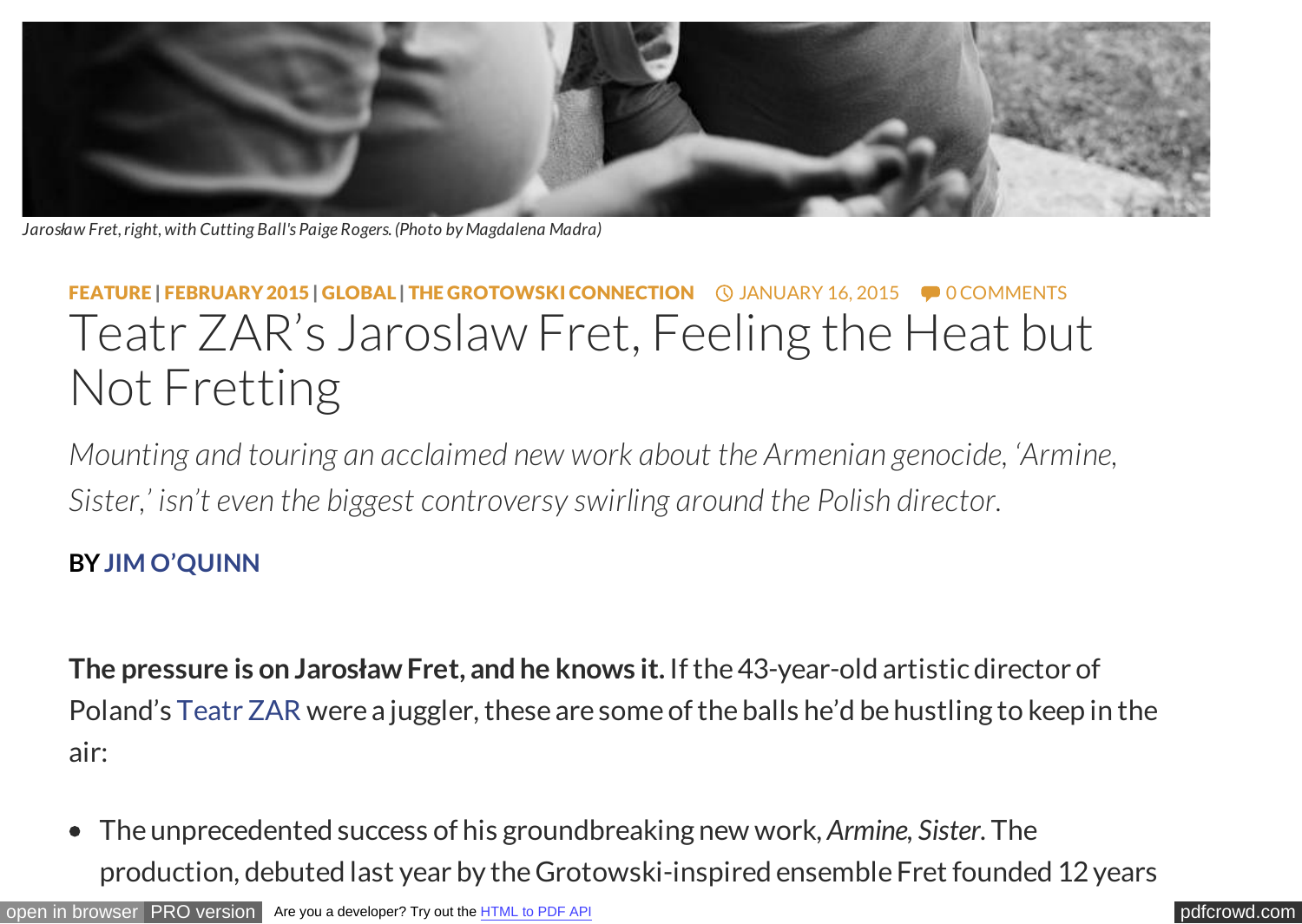ago, has earned wide critical acclaim in Poland, including *Teatr* magazine's 2013 award for best production of the year. The gripping, musically virtuosic piece—an evocation of the near-extermination of the Armenian people by the Turks in the early part of the 20th century—is slated for repeat performances next month (Feb. 20–23) in ZAR's home town, Wrocław; in Oslo (March 4–6); and on an upcoming international tour, including performances May 24–30 in the U.S., at the [San Francisco Arts Festival.](http://www.sfiaf.org/)

- The year-round buzz of activity he supervises at the [Grotowski Institute.](http://www.grotowski-institute.art.pl/index.php?lang=en) Fret doubles as director of this historically significant theatre-development organization, which he has shepherded (with the help of ample funding) from its modest digs in Wrocław's elegantly restored central square to a spiffy new multipurpose facility across town on the treelined banks of the Oder River.
- Coordination of Wrocław's celebration as 2016's [European Capital of Culture.](http://ec.europa.eu/programmes/creative-europe/actions/capitals-culture_en.htm) Supervising this multifaceted effort, dubbed "Spaces for Beauty" and intended to actively involve Wrocław's citizenry, is Fret's newest and most complicated role, and it has embroiled him in a squall of media controversy that shows no sign of letting up in coming months.

The controversy first: From the moment back in 2011 that Wrocław won its application for culture-capital status—a gateway to continent-wide prominence and increased tourism for the city, Poland's fourth largest—there were quarrels behind the scenes and in the press. After one director of the project stepped down and a second (activist theatre figure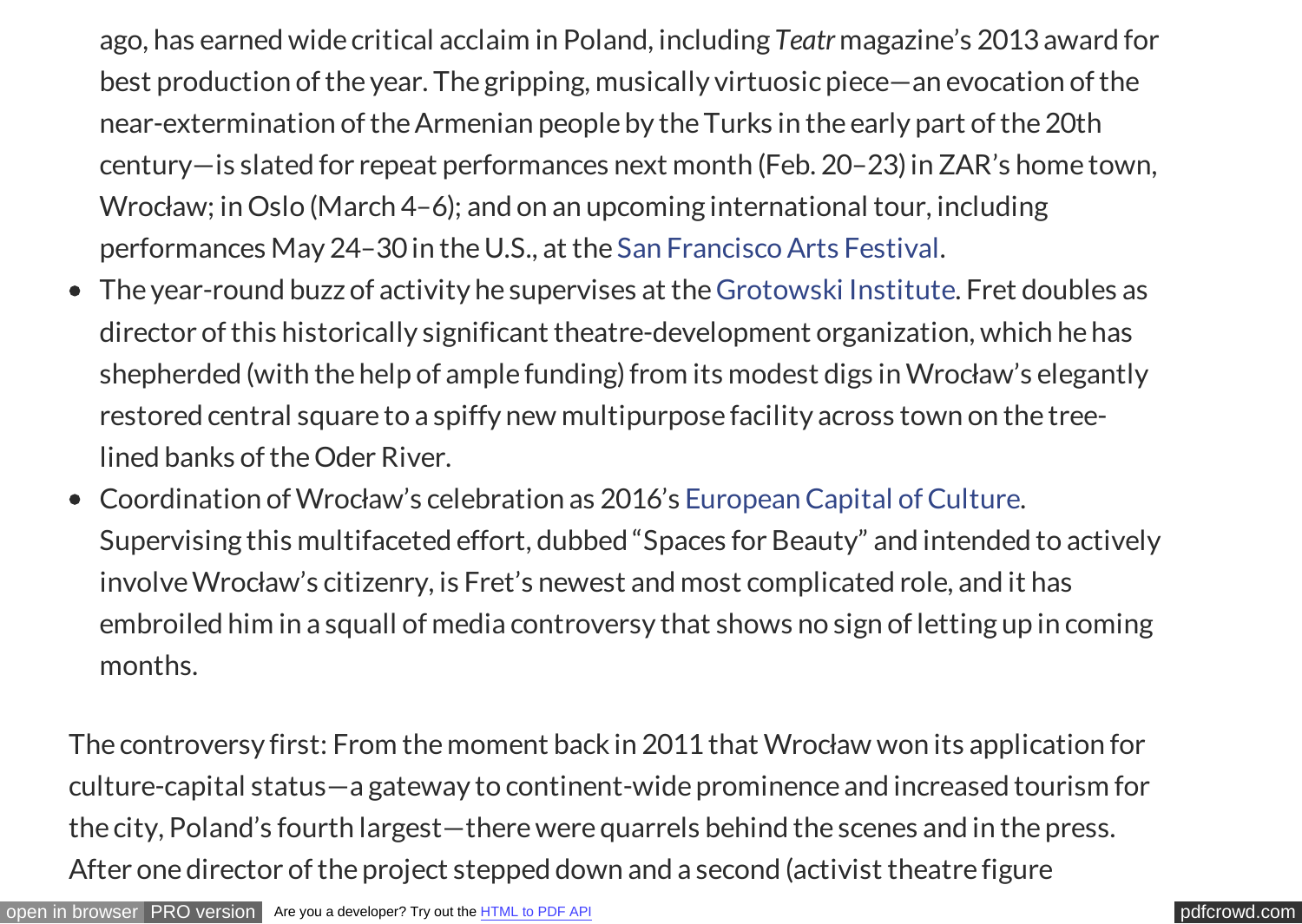Krzysztof Czyzewski) was asked to resign by the European commission in charge, the project was turned over to an eight-member board of curators (Fret among them), each responsible for a different cultural area.

*Read Jim O'Quinn's in-depth feature on ZAR's collaboration with Cutting Ball Theater [here.](http://www.americantheatre.org/2015/01/16/into-the-polish-woods-with-cutting-ball-and-teatr-zar/)*

But when critics continued to carp about political cronyism, the lack of a unified artistic vision for the celebration and the planned importation to Wrocław of "transplants" like the itinerant European Theatre Olympics, the commission reacted by elevating Fret to the solo role of coordinator. Charged with representing the board in negotiations with the commission, the city and state Ministries of Culture and the myriad cultural interests involved—and presented, after the 2014 elections, with a radically downsized budget to work with—Fret was in effect left holding the bag.

The culture-capital festivities are still nearly a year away, but Fret's preliminary efforts have done little to quiet the naysayers, who continue to object to such tactics as the reductive skewering of "culture" into its traditional categories (music, visual arts, theatre, etc.); the emphasis on splashy, star-driven, pop-culture events; and the virtual omission from the program of Polish filmmaking (given that Wrocław was for a time the heart of the Polish film industry). Fret affirms that he wants to feature the nation's new, increasingly political